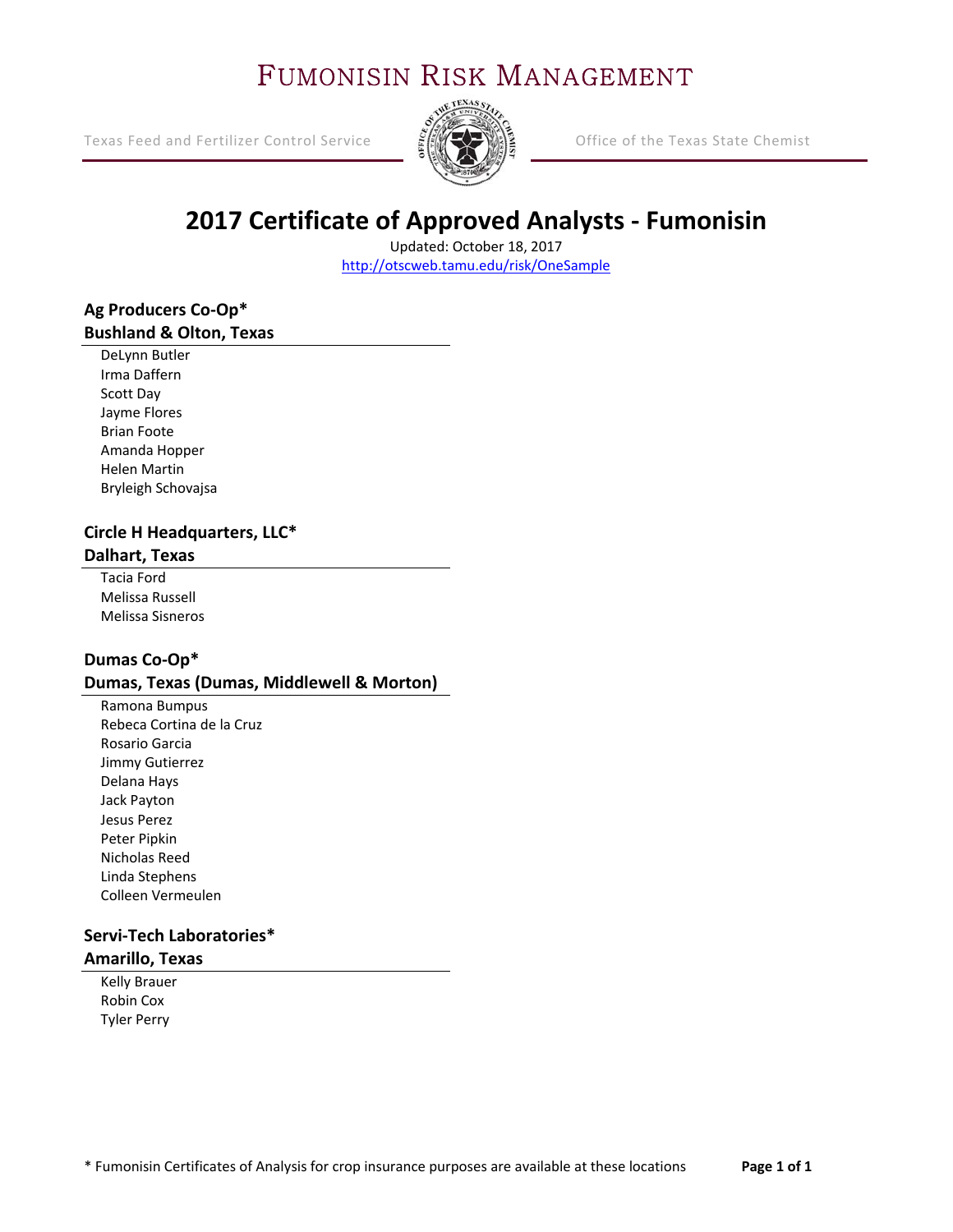## AFLATOXIN RISK MANAGEMENT

Texas Feed and Fertilizer Control Service  $\frac{S}{S}$   $\frac{S}{S}$  Office of the Texas State Chemist



## **2018 Certificate of Approved Analysts ‐ Aflatoxin**

Updated: March 1, 2018 http://otscweb.tamu.edu/risk/OneSample

### **Ag Producers Co‐Op\* Bushland & Olton, Texas**

DeLynn Butler Irma Daffern Jayme Flores Amanda Hopper Helen Martin Bryleigh Schovajsa

Ϊ

# **Allied Feeds, Inc.**

### **San Antonio, Texas**

Darryl Flowers Thomas Garcia David Janszen Carlos Rodriquez

#### **Apex Grain Co.\* Hillsboro, Texas**

Karder Bing Kenna Bing Bryant Carroll Braden Nemec Ryan Schronk

## **Bartlett Farm Products, LTD\***

### **Bartlett, Texas**

Jay Anderson Tristin Asbury Phillip Canavá Cary Crathers Kenneth Guthrie Timothy Michalek Colton Prinz Jason Salcedo

#### **Circle H Headquarters, LLC\* Dalhart, Texas**

Tacia Ford Melissa Russell Melissa Sisneros

### **Coastal Warehouse, LTD. Mackay & Wharton, Texas**

Shelby Bannert Courtney Barker Colton Johansen Sterling Petrash Christopher Torres

#### **Corn Alley\***

#### **McGregor, Texas**

Gary Meyer

#### **Country Boys**

#### **Rocksprings, Texas**

Stan Cottle Carlos Franco

#### **Dumas Co‐Op\* Dumas, Texas (Dumas, Middlewell & Morton)**

Ramona Bumpus Rebeca Cortina de la Cruz Rosario Garcia Jimmy Gutierrez Delana Hays Jack Payton Jesus Perez Peter Pipkin Nicholas Reed Linda Stephens Colleen Vermeulen

#### **Evans Ranch Inc Little River, Texas**

John Evans Michael Moon Amanda Southerland Chris Southerland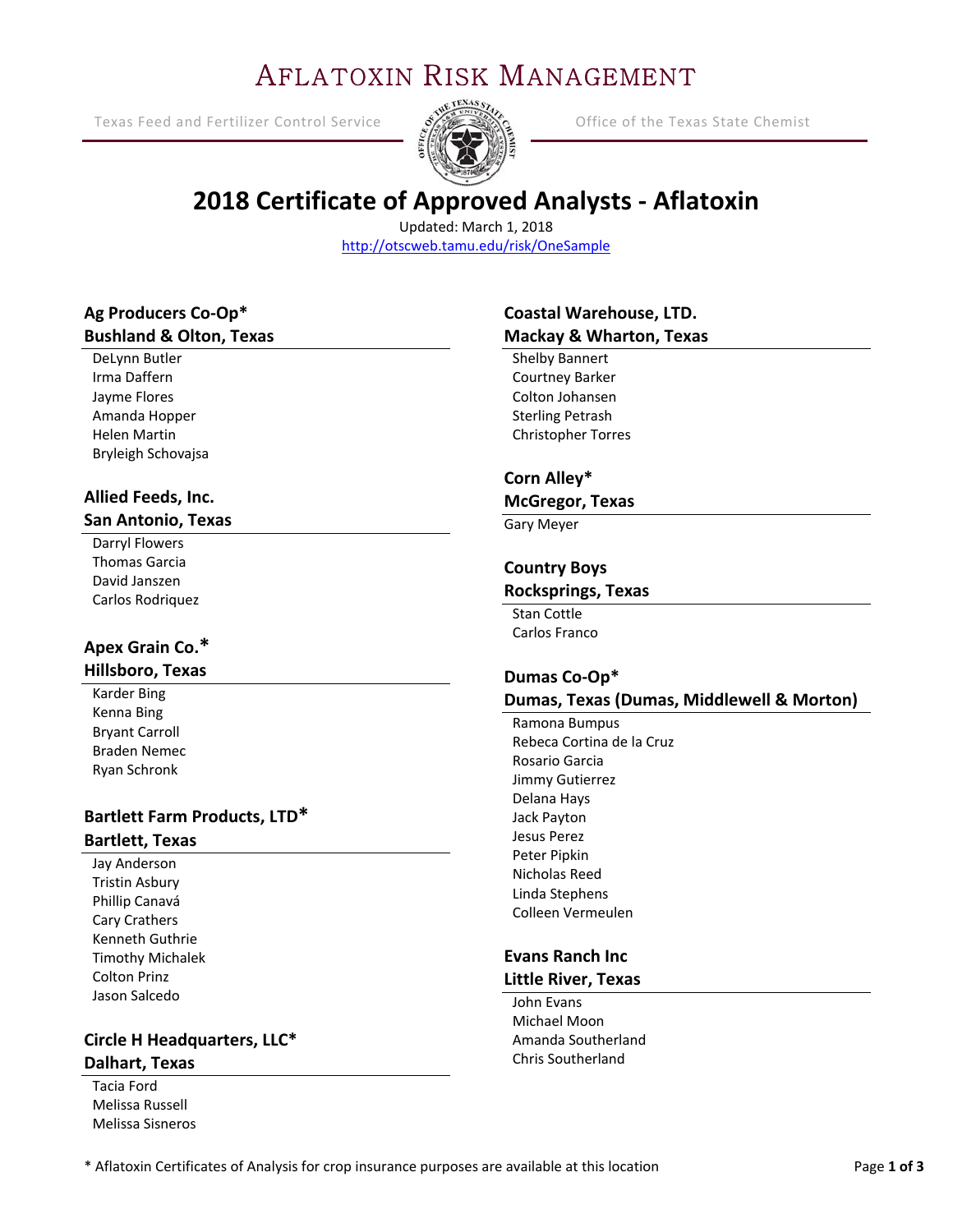#### **F.G. Spillmann**

**Kyle, Texas** 

Landon Spillmann

#### **Fehner and Son Grain Company Gonzales, Texas**

Brandon Fehner James Fehner Michael Ince David Pecina Jeffery Pekar Brandon Phillips Juan Sanchez

#### **Granger Farm Products, LTD\* Granger, Texas**

Russell Bartek Blake Bilbrey Mackenzie Bird Melanie Canavá Phillip Canavá Michaela Losier Justin Perez Colton Prinz Jason Salcedo

### **Hungerford Grain Div. of Coastal Warehouse, LTD.\* Hungerford, Texas**

Dharma Frost Crystal Goodman Sonya Harkins Chase Rolt Michelle Salinas Sequitha Schuler Claire Winkenwerder Kenneth Wittig

#### **Itasca Co‐Operative Grain Co. Itasca, Texas**

Tommy Ashley Rita Garza Lydon Lain Madeline Little Candice McCabe Chase Yankie

#### **Junction Warehouse Co. Junction, Texas**

Laurrie Allen Tommy Eckert

### **Kamey Grain LLC\***

#### **Port Lavaca, Texas**

Hunter Crober Erin McKamey Kevin McKamey Kaylynn Shaw

#### **Leopold Grain Co.**

#### example of the state of the state of the state of the state of the state of the state of the state of the state of the state of the state of the state of the state of the state of the state of the state of the state of the **Nada, Texas**

Genevieve Janak Cathy Leopold

### **Lochte Storage & Commission Co.**

### **Fredericksburg, Texas**

Scott Crenwelge James Rode

#### **Lubianski Grain Co.**

#### **St. Hedwig, Texas**

 Craig Lubianski Chelsea Carmichael Kevin Lubianski Lauren Lubianski

#### **Mid‐Coast Grain Co.\***

#### **Markham, Texas**

Kenneth Christensen Elias Estrada

### **Moreman Community Gin**

#### **Port Lavaca, Texas**

Laurel Hranicky Michelle Wilke

#### **Muennink Grain Merchandising La Coste, Texas**

Sarah Martinez Craig Muennink Kyle Muennink Sarah Muennink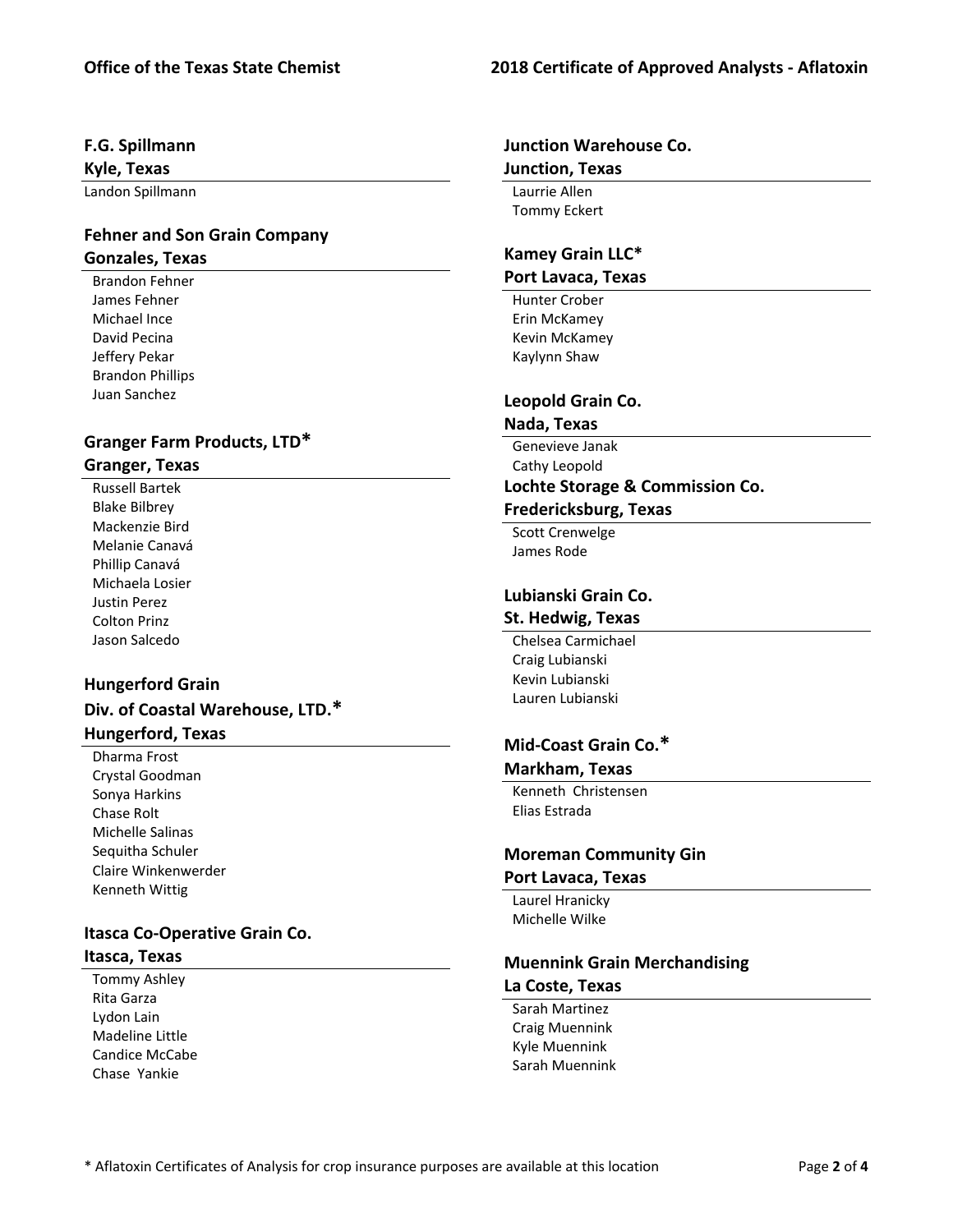#### **Mumme's. Inc.**

#### **Hondo, Texas**

Russell Meyer Monica Vega Morgan Weber

#### **Mumme's Inc.**

#### **Rio Medina, Texas**

Rudy Botello Eric Meyer

#### **Nine Point Grain**

#### **El Campo, Texas**

Drake Avendaño Wayne Hacker Matt Hranicky Jordan King‐Williams Regan McGuill Hector Pedroza

#### **Northeast Texas Farmers Coop Sulphur Springs, Texas**

Lonnie Fox Gary Friddle Irene Hansen Gustavo Marin Shawn Moore

#### **Producers Cooperative Association Bryan, Texas**

Lauren Bedrich Jodi Cox Jordan Janke Amanda Vincent

#### **R.J. Mangold**

#### **La Coste, Texas**

David Mangold Jennifer Obaya

### **Reus Grain, L.P.**

#### **Hondo, Texas**

Tyler Donecker Mark Reus

#### **Servi‐Tech Laboratories\* Amarillo, Texas**

Kelly Brauer Robin Cox Tyler Perry

### **Office of the Texas State Chemist 2018 Certificate of Approved Analysts ‐ Aflatoxin**

## **United Agricultural Cooperative\***

**Danavang, El Campo, Hillje & Victoria, Texas** 

 *The Called State Service Service State Service Service Service Service Service Service Service Service Service Service Service Service Service Service Service Service Service Service Service Service Service Service Serv*  Irving Avalos Elliot Bibb Steven Craig Tommy Culpepper Mallory Davis Mary Failla Andrew Flores Jarett Ford Mark Garza Erika Herrera Thad Hudnall Candido Huerta Justin Jahns Grace Kasberg Omar Lozoya Martin Martinez Jace Pfuhl Juana Rodriguez John Saldana Bryan Skow Juan Vargas

## **Victoria‐Calhoun Grain Co.\***

#### **Placedo, Texas**

Lindsey Carson Vanessa Perez Monique Roberts Sherri Thompson

#### **Williamson County Grain, Inc.\* Elgin & Taylor, Texas**

Elizabeth Black Pam Christensen Allen Hall Sherry Moore Dustin Owen Jill Owen Hunter Schmidt Michael Weber